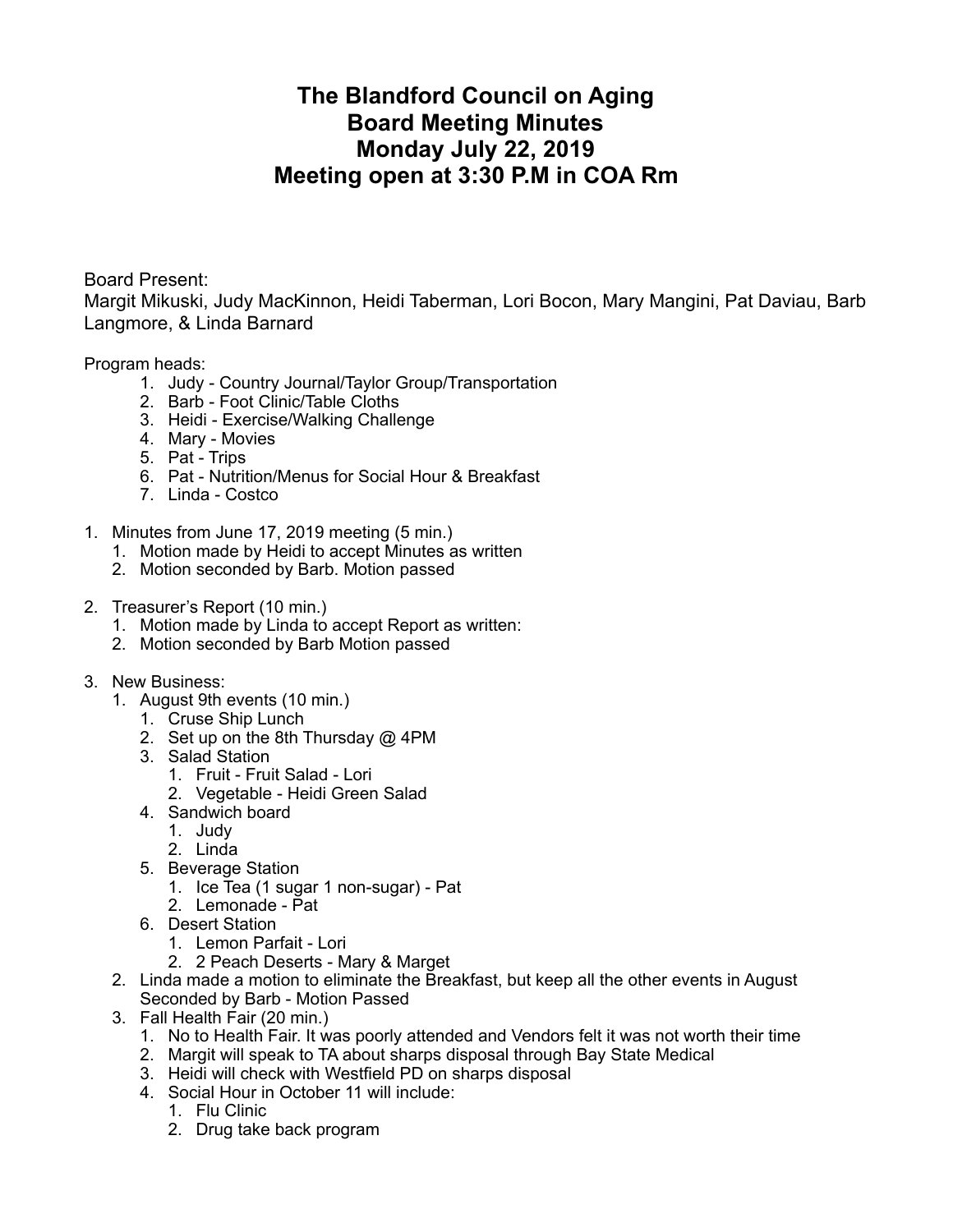- 4. Consortium Dues for FY20 (5 min)
	- 1. \$2,030 grant from Sarah Gillett
	- 2. Applying for a Grant from Dept. of Elder Service
	- 3. Need paperwork from the Town of Blandford Service Incentive Grant to receive money back from the state
	- 4. Sue out on medical Judy will send a card
- 5. Cooling center
	- 1. Lori did an awesome job supporting the center being open
	- 2. One of EMT from Blandford was here, as was the TA & his family
- 6. Movies:
	- 1. August Mule
	- 2. Sept. Break Through
- 4. Old Business:
	- 1. Report Exercise (5 min)
		- 1. Record turn out today (8 people)
		- 2. Items were not able to be purchase Heidi will turn requests into Judy
		- 3. 3 peddle bike/3 body bars
	- 2. Report on Trips (10 min.)
		- 1. Pat Posted Trips/Survey
		- 2. Surveys at town hall & at Library
		- 3. 13 answered surveys 11 not interested in other COA's
		- 4. Have an idea of place to go at next meeting
		- 5. Free Base Ball tickets for Westfield give out at Breakfast
	- 3. Report on Food Pgms (10 min)
		- 1. Farmers Market:
			- 1. Huntington @ Samuel Hall Friday 3-5
			- 2. Worthington Thursday 3-5
		- 2. Can buy with out purchasing a share
		- 3. Farmers Mkt weekly start for \$5
		- 4. Monthly Share \$25/month
		- 5. End in October
		- 6. CISA (if income lower than \$24980) taking an interest survey from local farmers
		- 7. Huntington received all the shares
	- 4. Report on Transportation (10 min)
		- 1. Mobile Market Trips for Seniors to Huntington on Friday upon request
		- 2. With or without a Farm Share
		- 3. Meeting Thursday @ 2 PM
		- 4. On Friday will hand out cards to let Seniors know how to access the ride share program
		- 5. Need Seniors to show a need
		- 6. Judy will write an article for the Newsletter
	- 5. Picture ID's & Ethics Test (5 min.)
	- 6. Tracking Volunteer Hours (5 min.)
		- 1. How did you spend hours
		- 2. Turn into Margit at the end of each month
- 5. Other old Business:
- 6. Turn in all receipts for items purchased in a timely manner
- 7. Need to increase cost of special events as they are running in the red
- 8. Containers Purchased eco-friendly can be microwaveable
	- 1. Ask if people want food items left over from Social hour or Breakfast
	- 2. If yes, put in the Microwaveable containers
- 9. Confidentiality
	- 1. Respect Senior's privacy
	- 2. Allow Seniors to make their decisions/requests